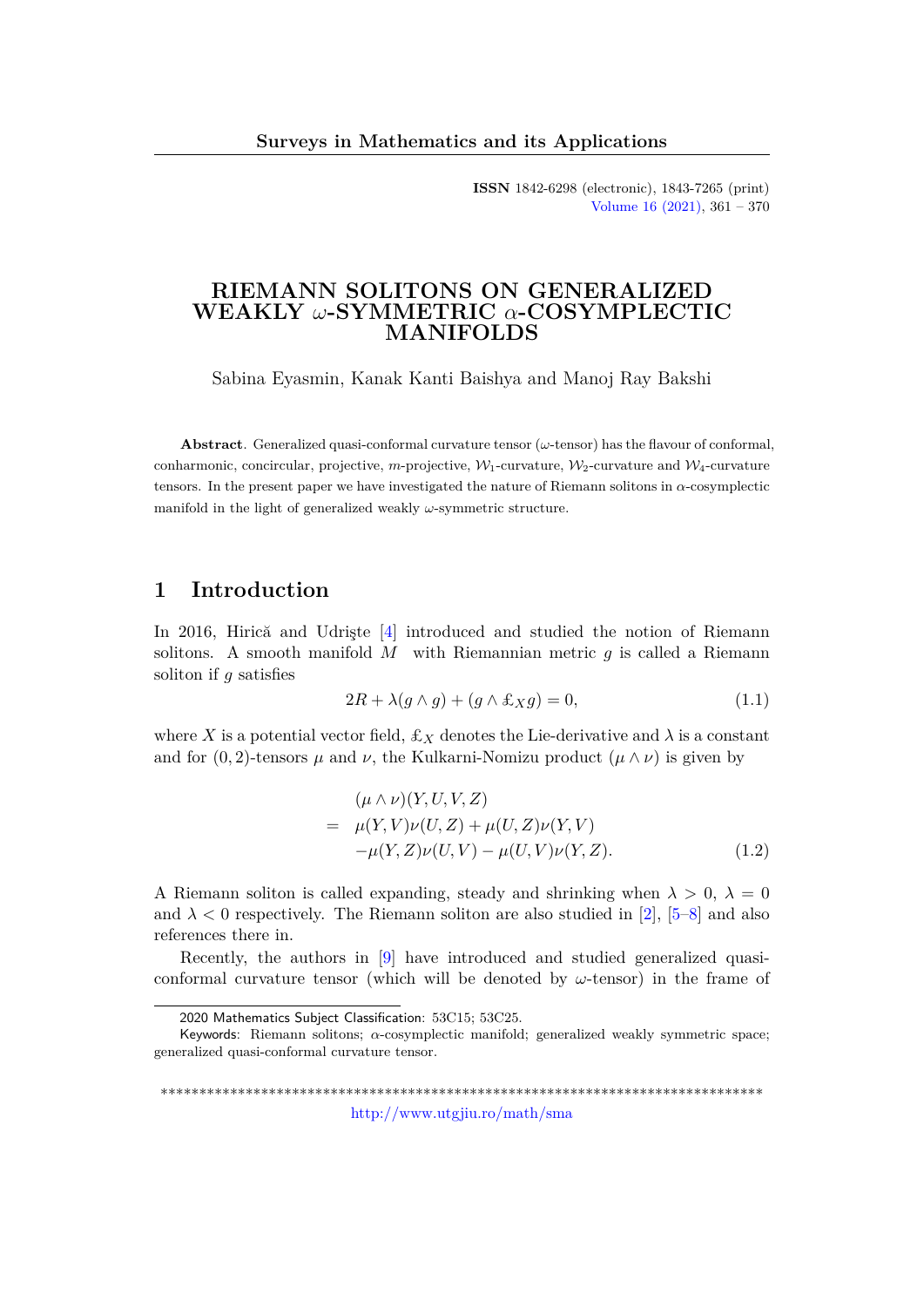$N(k, \mu)$ -manifold. For *n*-dimensional manifold,  $\omega$ -tensor is defined as follows:

<span id="page-1-0"></span>
$$
\omega(Y, U)V = R(Y, U)V + a_1[S(U, V)Y - S(Y, V)U] + b_1[g(U, V)LY - g(Y, V)LU] - \frac{c_1r}{n} \left(\frac{1}{n-1} + a_1 + b_1\right)[g(U, V)Y - g(Y, V)U],
$$
\n(1.3)

for all  $Y, U \& V \in \chi(M)$ , the set of all smooth vector fields on the manifold M, where scalar triples  $(a_1, b_1, c_1)$  are real constants. It is to be noted that *ω*-tensor has the flavour of conformal curvature tensor *C* [\[13\]](#page-8-2) if  $(a_1, b_1, c_1) \equiv \left(-\frac{-1}{n-1}\right)$  $\frac{-1}{n-2}, -\frac{-1}{n-2}$  $\frac{-1}{n-2}, 1),$ Riemann curvature tensor *R* if  $(a_1, b_1, c_1) \equiv (0, 0, 0)$ , concircular curvature tensor *E* [\[15\]](#page-8-3) if  $(a_1, b_1, c_1) \equiv (0, -0, 1)$ , conharmonic curvature tensor *K* [\[14\]](#page-8-4) if  $(a_1, b_1, c_1) \equiv$  $\left(-\frac{-1}{n-1}\right)$  $\frac{-1}{n-2}, -\frac{-1}{n-2}$  $\frac{-1}{n-2}$ , 0), projective curvature tensor *P* [\[15\]](#page-8-3) if  $(a_1, b_1, c_1) \equiv (-\frac{-1}{n-1})$  $\frac{-1}{n-1}$ , 0, 0)*, m*-projective curvature tensor M [\[19\]](#page-8-5) if  $(a_1, b_1, c_1) \equiv (-\frac{-1}{2n-1})$  $\frac{-1}{2n-2}, -\frac{-1}{2n-1}$  $\frac{-1}{2n-2}$ , 0), the  $\mathcal{W}_1$ -curvature tensor [\[20\]](#page-8-6) if,  $(a_1, b_1, c_1) \equiv (\frac{1}{(n-1)}, 0, 0)$ , the W<sub>2</sub>-curvature tensor [\[19\]](#page-8-5) if  $(a_1, b_1, c_1) \equiv (0, -\frac{1}{(n-1)}, 0)$ , the W<sub>4</sub>-curvature tensor [\[21\]](#page-8-7) if  $(a_1, b_1, c_1) \equiv (0, 0, \frac{n}{r})$  $\frac{n}{r}$ ), where  $([2], [11, 12])$  $([2], [11, 12])$  $([2], [11, 12])$  $([2], [11, 12])$  $([2], [11, 12])$  $([2], [11, 12])$  $([2], [11, 12])$ 

$$
C(U,V) = R(U,V)
$$
  
\n
$$
-\frac{1}{n-2} \Big[ (U \wedge_{g} QV) + (QU \wedge_{g} V) + \frac{r}{(n-1)} (U \wedge_{g} V) \Big],
$$
  
\n
$$
E(U,V) = R(U,V) - \frac{r}{n(n-1)} (U \wedge_{g} V),
$$
  
\n
$$
P(U,V) = R(U,V) - \frac{1}{n-1} (U \wedge_{S} V),
$$
  
\n
$$
K(U,V) = R(U,V) - \frac{1}{n-2} [(U \wedge_{g} QV) + (QU \wedge_{g} V)],
$$
  
\n
$$
M(U,V) = R(U,V) - \frac{1}{2(n-1)} [(U \wedge_{g} QV) + (QU \wedge_{g} V)],
$$
  
\n
$$
W_{1}(U,V) = R(U,V) - \frac{1}{(n-1)} (U \wedge_{S} V),
$$
  
\n
$$
W_{2}(U,V) = R(U,V) - \frac{1}{(n-1)} [(QU \wedge_{g} V) + (U \wedge_{g} QV) - (U \wedge_{S} V)],
$$
  
\n
$$
W_{4}(U,V)W = R(U,V)W - \frac{1}{(n-1)} [g(U,W)QV - g(U,V)QW],
$$

and

$$
(U \wedge_B V) W = B(V, W)U - B(U, W)V.
$$

Surveys in Mathematics and its Applications  $16$  [\(2021\),](http://www.utgjiu.ro/math/sma/v16/v16.html) 361 – 370 <http://www.utgjiu.ro/math/sma>

<sup>\*\*\*\*\*\*\*\*\*\*\*\*\*\*\*\*\*\*\*\*\*\*\*\*\*\*\*\*\*\*\*\*\*\*\*\*\*\*\*\*\*\*\*\*\*\*\*\*\*\*\*\*\*\*\*\*\*\*\*\*\*\*\*\*\*\*\*\*\*\*\*\*\*\*\*\*\*\*</sup>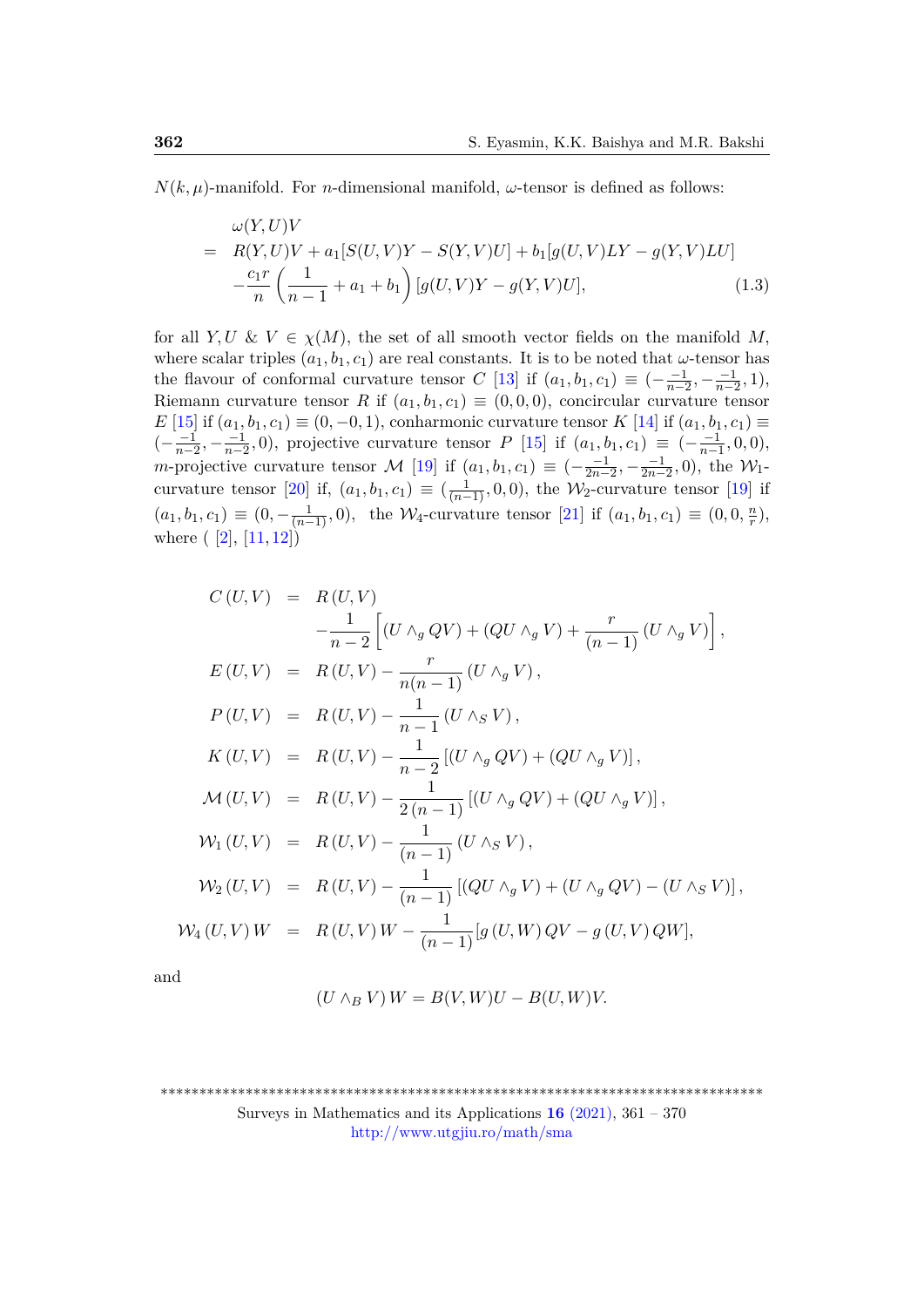In [\[10\]](#page-8-10) author studied GRW-spacetime and certain type of energy momentum tensor. A Riemannian manifold of dimension *n* is said to be a generalized weakly symmetric [\[1\]](#page-7-3), if it admits the following equation

$$
(\nabla_X \overline{R})(Y, U, V, Z)
$$
\n
$$
= F(X)\overline{R}(Y, U, V, Z) + G(Y)\overline{R}(X, U, V, Z) + G(U)\overline{R}(Y, X, V, Z)
$$
\n
$$
+ H(V)\overline{R}(Y, U, X, Z) + H(Z)\overline{R}(Y, U, V, X)
$$
\n
$$
+ \Upsilon(X)\overline{G}(Y, U, V, Z) + \beta(Y)\overline{G}(X, U, V, Z) + \beta(U)\overline{G}(Y, X, V, Z)
$$
\n
$$
+ \gamma(V)\overline{G}(Y, U, X, Z) + \gamma(Z)\overline{G}(Y, U, V, X), \qquad (1.4)
$$

where

<span id="page-2-0"></span>
$$
\bar{G}(Y, U, V, Z) = g(U, V)g(Y, Z) - g(Y, V)g(U, Z),
$$
\n(1.5)

for all vector fields *X*, *Y* and *U* and the 1-forms  $F(X) = g(X, \pi_1)$ ,  $G(X) = g(X, \pi_2)$ , *H*(*X*) = *g*(*X,*  $\varrho$ ),  $\Upsilon$ (*X*) = *g*(*X, δ*<sub>1</sub>),  $\beta$ (*X*) = *g*(*X, δ*<sub>2</sub>) and  $\gamma$ (*X*) = *g*(*X, σ*).

On the analogy of the above definition, an *n*-dimensional Riemannian (or semi-Riemannian) manifold is said to be generalized weakly *ω*-symmetric, if the *ω*-tensor admits the following:

<span id="page-2-1"></span>
$$
(\nabla_X \omega)(Y, U, V, Z)
$$
\n
$$
= F(X)\omega(Y, U, V, Z) + G(Y)\omega(X, U, V, Z) + G(U)\omega(Y, X, V, Z)
$$
\n
$$
+ H(V)\omega(Y, U, X, Z) + H(Z)\omega(Y, U, V, X)
$$
\n
$$
+ \Upsilon(X)\overline{G}(Y, U, V, Z) + \beta(Y)\overline{G}(X, U, V, Z) + \beta(U)\overline{G}(Y, X, V, Z)
$$
\n
$$
+ \gamma(V)\overline{G}(Y, U, X, Z) + \gamma(Z)\overline{G}(Y, U, V, X).
$$
\n(1.6)

The paper is arranged as follows: Section-2 is concerned with some basic results of  $\alpha$ -cosymplectic manifolds. In section-3, we have investigated generalized weakly *ω*-symmetric *α*-cosymplectic manifold whose metric is Riemann soliton. It is shown that in any case of generalized weakly symmetric, generalized weakly concircularly symmetric, generalized weakly conformally symmetric, generalized weakly conharmonically symmetric, generalized weakly projectively symmetric and generalized weakly *m*-projectively symmetric, an *α*-cosymplectic manifold is an *η*-Einstein manifold as well as Ricci symmetric. We also found curvature restrictions for which Riemann soliton of each of generalized weakly concircularly symmetric, generalized weakly conformally symmetric, generalized weakly conharmonically symmetric, generalized weakly projectively symmetric, generalized weakly *m*-projectively symmetric, generalized weakly  $W_1$ -symmetric, generalized weakly  $W_2$ -symmetric and generalized weakly  $W_4$ -symmetric  $\alpha$ -cosymplectic manifold is expanding, steady and shrinking.

<http://www.utgjiu.ro/math/sma>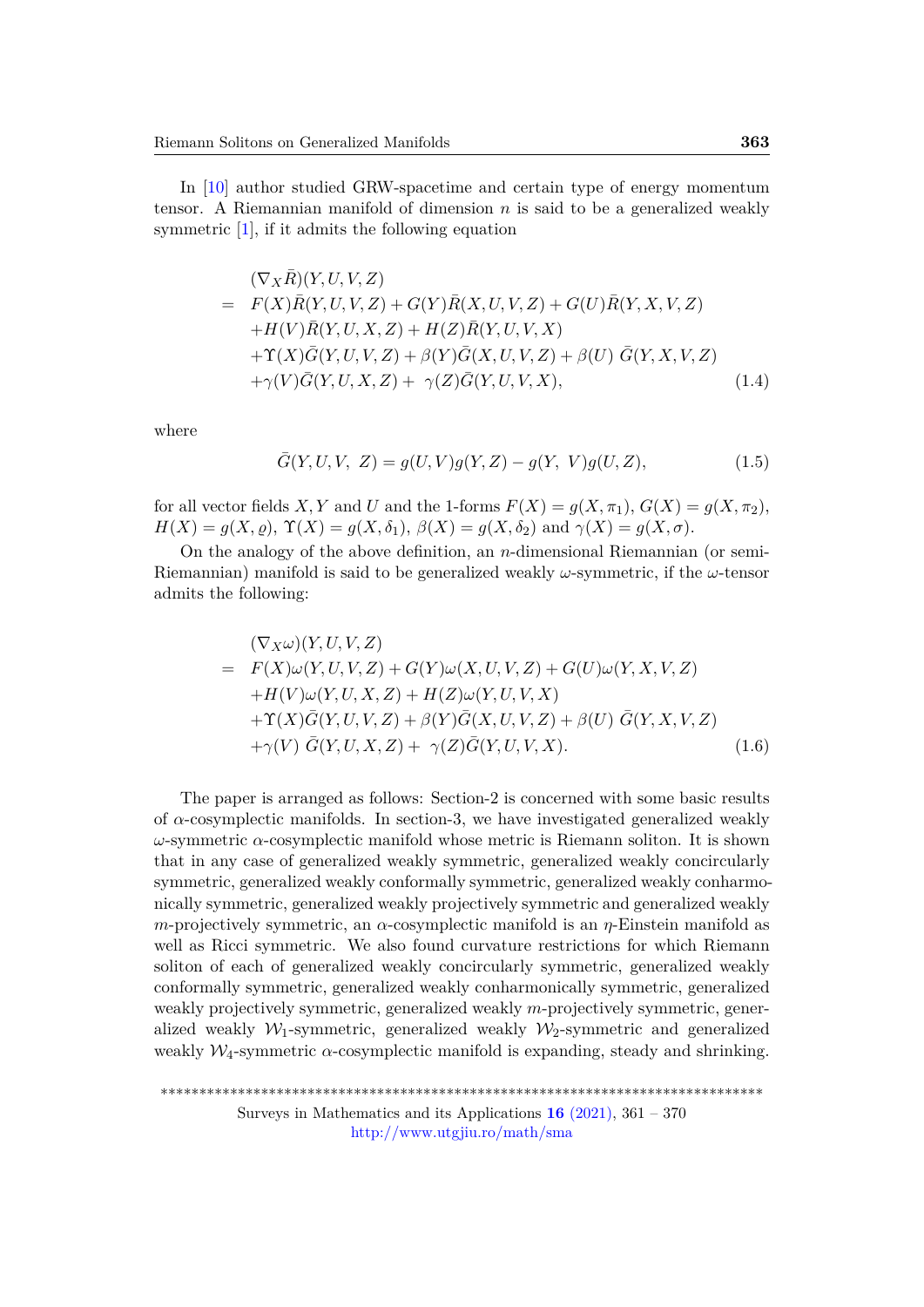# **2** *α***-cosymplectic manifolds and structures**

It is well known that [\[3\]](#page-7-4), an *almost contact structure*  $(\phi, \xi, \eta)$  on an  $n = (2m + 1)$ dimensional Riemannian manifold satisfies the following:

$$
\phi^2 = -I + \eta \otimes \xi,\tag{2.1}
$$

<span id="page-3-3"></span>
$$
\eta(\xi) = 1,\tag{2.2}
$$

$$
\phi \xi = 0, \ \eta \circ \phi = 0, \text{ rank } \phi = \frac{n-1}{2}.
$$
\n(2.3)

Moreover, if  $g$  is a Riemannian metric on  $M^n$  satisfying

$$
g(\phi X, \phi Y) = g(X, Y) - \eta(X)\eta(Y), \qquad (2.4)
$$

<span id="page-3-0"></span>
$$
g(X,\xi) = \eta(X),\tag{2.5}
$$

$$
g(\phi X, Y) = -g(X, \phi Y),\tag{2.6}
$$

for any vector field *X, Y* on *M<sup>n</sup>* , then the manifold *M<sup>n</sup>* [\[3\]](#page-7-4) is said to admit an *almost contact metric structure*  $(\phi, \xi, \eta, g)$ . For an almost contact metric structure  $(\phi, \xi, g)$ *η*, *g*) on an  $n = (2m + 1)$ -dimensional manifold  $M^n$ , its Kähler form  $\psi \in \Omega^2(M)$  is given by  $\psi(X, Y) = g(\phi X, Y)$ . The almost contact metric structure  $(\phi, \xi, \eta, q)$  is cosymplectic if  $d\eta = d\psi = 0$ ; i.e.,  $\eta$  and  $\psi$  are closed, such that  $\eta \wedge \psi^m$  is a volume form.

In an  $\alpha$ -cosymplectic manifold, the following relations hold ( $[16–18]$  $[16–18]$ ,  $[22]$ ):

$$
(\nabla_X \phi)Y = \alpha[g(\phi X, Y)\xi - \eta(Y)\phi X],\tag{2.7}
$$

$$
\nabla_X \xi = \alpha [X - \eta(X)\xi],\tag{2.8}
$$

$$
\eta(R(X,Y)Z) = \alpha^2[g(X,Z)\eta(Y) - g(Y,Z)\eta(X)],\tag{2.9}
$$

$$
R(X,Y)\xi = \alpha^2[\eta(X)Y - \eta(Y)X],\tag{2.10}
$$

$$
R(X,\xi)\xi = \alpha^2 \phi^2 X,\tag{2.11}
$$

$$
R(X,\xi)\xi - \phi R(\phi X,\xi)\xi = 2\alpha^2 \phi^2 X,\tag{2.12}
$$

$$
R(\xi, X)Y = \alpha^2[\eta(Y)X - g(X, Y)\xi],\tag{2.13}
$$

<span id="page-3-1"></span>
$$
S(X,\xi) = -(n-1)\alpha^2 \eta(X),
$$
\n(2.14)

<span id="page-3-2"></span>
$$
(\nabla_X S)(Y,\xi) = -\alpha S(X,Y) - (n-1)\alpha^3 \eta(X)\eta(Y),
$$
\n(2.15)

for any vector field  $X, Y, Z$  on  $M^n$ .

Surveys in Mathematics and its Applications **16** [\(2021\),](http://www.utgjiu.ro/math/sma/v16/v16.html) 361 – 370

<http://www.utgjiu.ro/math/sma>

<sup>\*\*\*\*\*\*\*\*\*\*\*\*\*\*\*\*\*\*\*\*\*\*\*\*\*\*\*\*\*\*\*\*\*\*\*\*\*\*\*\*\*\*\*\*\*\*\*\*\*\*\*\*\*\*\*\*\*\*\*\*\*\*\*\*\*\*\*\*\*\*\*\*\*\*\*\*\*\*</sup>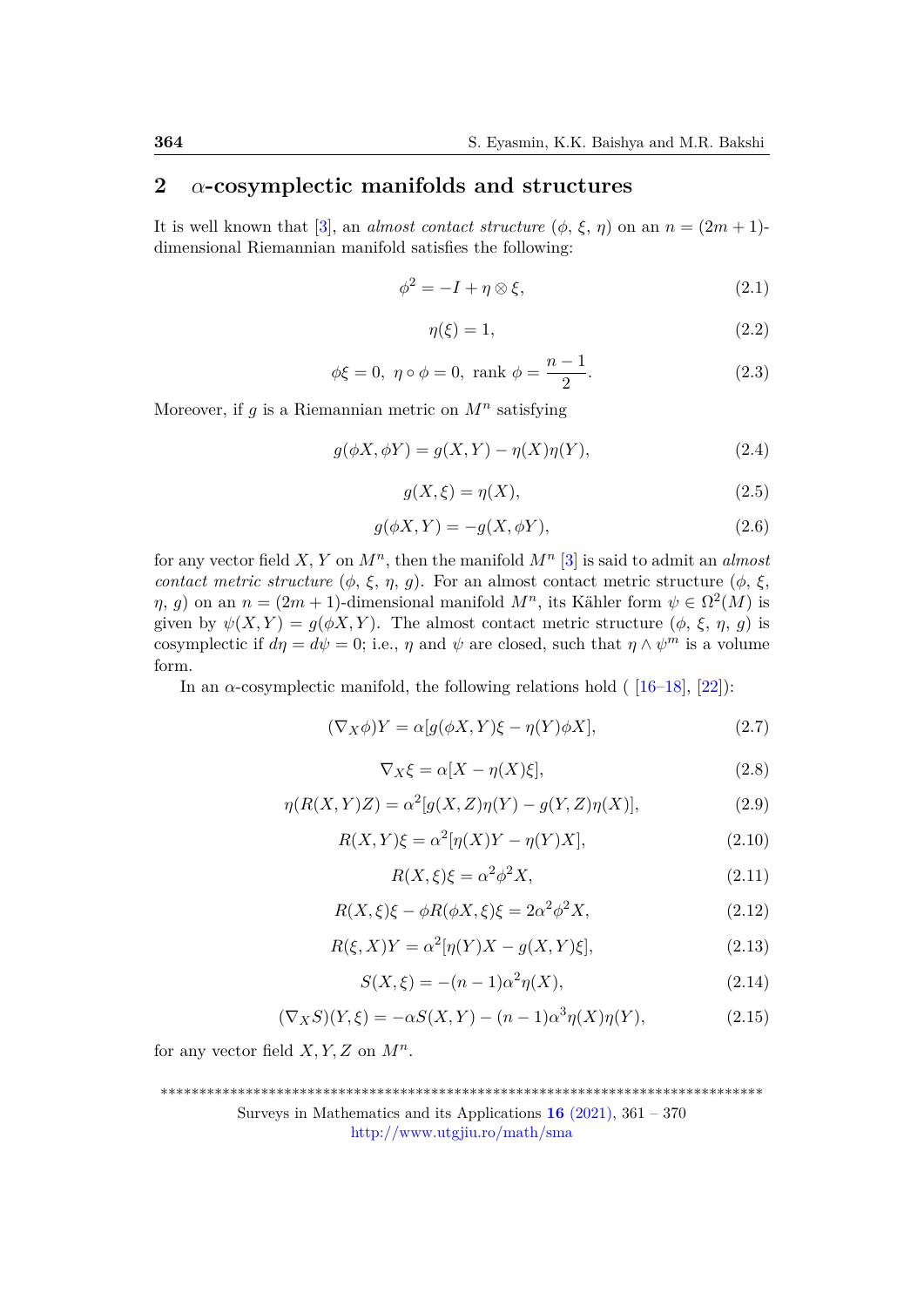**Definition 1.** *An α-cosymplectic manifold M<sup>n</sup> is said to be an η-Einstein manifold if the Ricci curvature tensor S is of the form*

$$
S = ag + b\eta \otimes \eta,
$$

*where a and b are smooth functions on*  $M^n$  *and*  $\eta$  *is an* 1-form.

In particular, if  $b = 0$ , then  $M^n$  is said to be an *Einstein manifold*. Now, contracting over  $U$  and  $V$  we get from  $(1.3)$ 

<span id="page-4-0"></span>
$$
\sum_{i=1}^{n} \omega(Y, e_i, e_i, Z) = \kappa_1 S(Y, Z) + \kappa_2 r g(Y, Z)
$$
\n(2.16)

and

<span id="page-4-1"></span>
$$
\sum_{i=1}^{n} (\nabla_X \omega)(Y, e_i, e_i, Z) = \kappa_1(\nabla_X S)(Y, Z) + \kappa_2 dr(X) g(Y, Z), \tag{2.17}
$$

where

$$
\kappa_1 = [1 - a_1 + (n - 1)b_1],
$$
  
\n
$$
\kappa_2 = (n - 1) \left[ a_1 - \frac{c_1}{n} \left( \frac{1}{n - 1} + a_1 + b_1 \right) \right],
$$

 ${e_i : 1 \leq i \leq n}$  is an orthonormal frame at any point of the manifold. We also get from [\(1.5\)](#page-2-0)

<span id="page-4-2"></span>
$$
\sum_{i=1}^{n} \bar{G}(Y, e_i, e_i, Z) = (n-1)g(Y, Z).
$$
\n(2.18)

# **3 Generalized weakly** *ω***-symmetric** *α***-cosymplectic manifold when the metric is Riemann soliton**

An *n*-dimensional *α*-cosymplectic manifold is said to be generalized weakly *ω*-symmetric, if the  $\omega$ -tensor satisfies the curvature condition  $(1.6)$ . Now contracting over *U* and *V*, and then using  $(2.16)$ ,  $(2.17)$  and  $(2.18)$  in  $(1.6)$ , we obtain

<span id="page-4-3"></span>
$$
\kappa_1(\nabla_X S)(Y, Z) + \kappa_2 dr(X)g(Y, Z)
$$
\n
$$
= F(X)[\kappa_1 S(Y, Z) + \kappa_2 rg(Y, Z)] + G(Y)[\kappa_1 S(X, Z) + \kappa_2 rg(X, Z)]
$$
\n
$$
+ H(Z)[\kappa_1 S(X, Y) + \kappa_2 rg(X, Y)] + G(\omega(X, Y, Z)) + H(\omega(X, Z, Y))
$$
\n
$$
+ (n - 1)\Upsilon(X)g(Y, Z) + (n - 1)\beta(Y)g(X, Z) + (n - 1)\gamma(Z)g(X, Y)
$$
\n
$$
+ \beta(\bar{G}(X, Y, Z)) + \gamma(\bar{G}(X, Z, Y)). \tag{3.1}
$$

\*\*\*\*\*\*\*\*\*\*\*\*\*\*\*\*\*\*\*\*\*\*\*\*\*\*\*\*\*\*\*\*\*\*\*\*\*\*\*\*\*\*\*\*\*\*\*\*\*\*\*\*\*\*\*\*\*\*\*\*\*\*\*\*\*\*\*\*\*\*\*\*\*\*\*\*\*\*

Surveys in Mathematics and its Applications **16** [\(2021\),](http://www.utgjiu.ro/math/sma/v16/v16.html) 361 – 370 <http://www.utgjiu.ro/math/sma>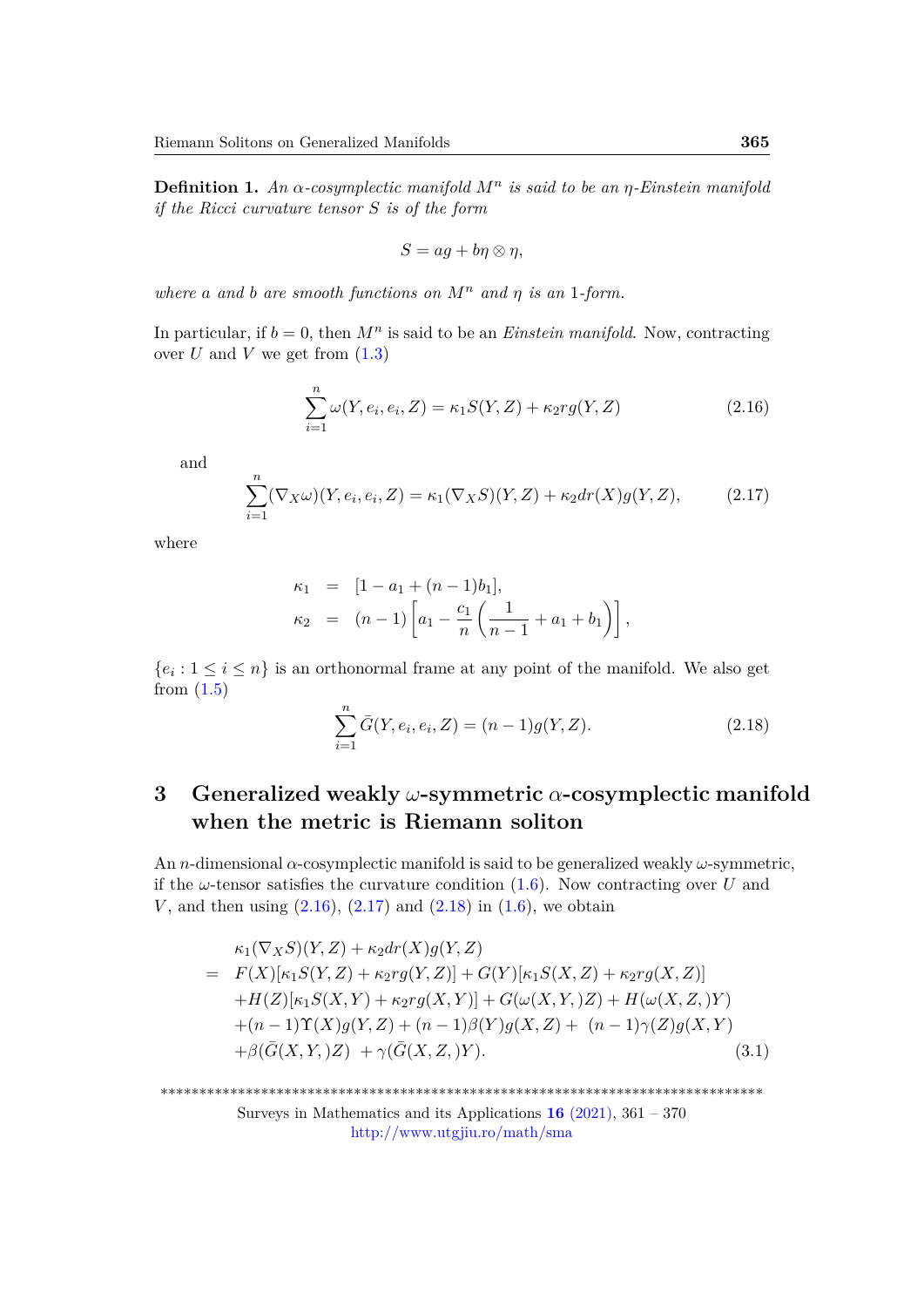Setting  $Z = \xi$  in [\(3.1\)](#page-4-3) and then using [\(2.5\)](#page-3-0), [\(2.14\)](#page-3-1) and [\(2.15\)](#page-3-2), we have

<span id="page-5-0"></span>
$$
\kappa_1[-\alpha S(X,Y) - (n-1)\alpha^3 \eta(X)\eta(Y)] + \kappa_2 dr(X)\eta(Y)
$$
\n
$$
= F(X)[- (n-1)\alpha^2 \kappa_1 + \kappa_2 r] \eta(Y) + G(Y)[- (n-1)\alpha^2 \kappa_1 + \kappa_2 r] \eta(X)
$$
\n
$$
+ H(\xi)[\kappa_1 S(X,Y) + \kappa_2 r g(X,Y)] + G(\omega(X,Y,\xi) + H(\omega(X,\xi,Y))
$$
\n
$$
+ (n-1)\Upsilon(X)\eta(Y) + (n-1)\beta(Y)\eta(X) + (n-1)\gamma(\xi)g(X,Y)
$$
\n
$$
+ \beta(\bar{G}(X,Y,\xi) + \gamma(\bar{G}(X,\xi,Y)). \tag{3.2}
$$

Again, putting  $X = \xi$  in [\(3.2\)](#page-5-0) and then using [\(2.2\)](#page-3-3), [\(2.14\)](#page-3-1), we get

<span id="page-5-1"></span>
$$
\kappa_2 dr(\xi) \eta(Y) \n= F(\xi) [-(n-1)\alpha^2 \kappa_1 + \kappa_2 r] \eta(Y) + G(Y) [-(n-1)\alpha^2 \kappa_1 + \kappa_2 r] \n+ H(\xi) [-(n-1)\alpha^2 \eta(Y) \kappa_1 + \kappa_2 r \eta(Y)] + G(\omega(\xi, Y, \xi) + H(\omega(\xi, \xi, Y)) \n+ (n-1)\Upsilon(\xi) \eta(Y) + (n-1)\beta(Y) + (n-1)\gamma(\xi) \eta(Y) \n+ \beta(\bar{G}(\xi, Y, \xi) + \gamma(\bar{G}(\xi, \xi, Y)).
$$
\n(3.3)

Again, setting  $Y = \xi$  in [\(3.2\)](#page-5-0) and in view of [\(2.2\)](#page-3-3), [\(2.14\)](#page-3-1), we have

<span id="page-5-2"></span>
$$
\kappa_2 dr(X) \n= F(X)[- (n - 1)\alpha^2 \kappa_1 + \kappa_2 r] + G(\xi)[- (n - 1)\alpha^2 \kappa_1 + \kappa_2 r] \eta(X) \n+ H(\xi)[- (n - 1)\alpha^2 \eta(X)\kappa_1 + \kappa_2 r \eta(X)] + G(\omega(X, \xi, \xi)) + H(\omega(X, \xi, \xi)) \n+ (n - 1)\Upsilon(X) + (n - 1)\beta(\xi)\eta(X) + (n - 1)\gamma(\xi)\eta(X) \n+ \beta(\bar{G}(X, \xi, \xi)) + \gamma(\bar{G}(X, \xi, \xi)).
$$
\n(3.4)

Now, plugging  $X = Y = \xi$  in [\(3.2\)](#page-5-0) and by virtue of [\(2.2\)](#page-3-3), [\(2.14\)](#page-3-1), we obtain

<span id="page-5-3"></span>
$$
\kappa_2 dr(\xi) \n= F(\xi) [-(n-1)\alpha^2 \kappa_1 + \kappa_2 r] + G(\xi) [-(n-1)\alpha^2 \kappa_1 + \kappa_2 r] \n+ H(\xi) [-(n-1)\alpha^2 \kappa_1 + \kappa_2 r] + G(\omega(\xi, \xi, \xi) + H(\omega(\xi, \xi, \xi)) \n+ (n-1)\Upsilon(\xi) + (n-1)\beta(\xi) + (n-1)\gamma(\xi) \n+ \beta(\bar{G}(\xi, \xi, \xi) + \gamma(\bar{G}(\xi, \xi, \xi)).
$$
\n(3.5)

Making use of  $(3.3)$ ,  $(3.4)$  and  $(3.5)$  in  $(3.2)$ , we get

<span id="page-5-4"></span>
$$
[-\kappa_1 \alpha - \kappa_1 H(\xi) + a_1 H(\xi)]S(X,Y)
$$
  
= 
$$
[\{\kappa_2 r + \alpha^2 + b_1(n-1)\alpha^2 + a_1 r - \frac{\kappa_2 r}{(n-1)}\}H(\xi) + (n-2)\gamma(\xi)]g(X,Y)
$$
  

$$
-[\{\kappa_2 r + \alpha^2 + b_1(n-1)\alpha^2 + a_1 r - \frac{\kappa_2 r}{(n-1)}\}H(\xi) + (n-2)\gamma(\xi)
$$
  

$$
+(n-1)\alpha^2 \{-\kappa_1 \alpha - \kappa_1 H(\xi) + a_1 H(\xi)\}\eta(X)\eta(Y).
$$
 (3.6)

\*\*\*\*\*\*\*\*\*\*\*\*\*\*\*\*\*\*\*\*\*\*\*\*\*\*\*\*\*\*\*\*\*\*\*\*\*\*\*\*\*\*\*\*\*\*\*\*\*\*\*\*\*\*\*\*\*\*\*\*\*\*\*\*\*\*\*\*\*\*\*\*\*\*\*\*\*\* Surveys in Mathematics and its Applications  $16$  [\(2021\),](http://www.utgjiu.ro/math/sma/v16/v16.html)  $361 - 370$ <http://www.utgjiu.ro/math/sma>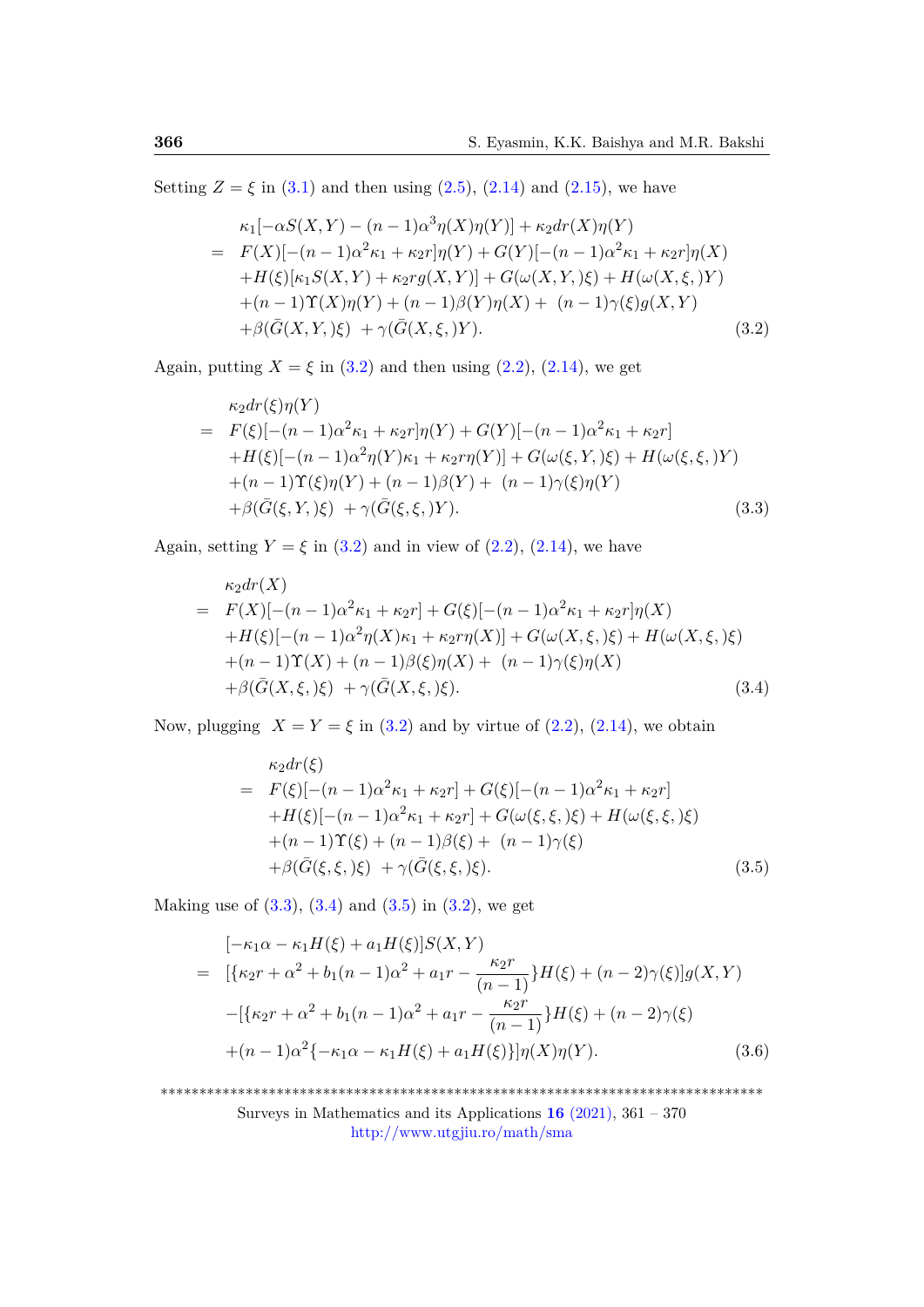Since  $\eta$  is closed and  $\nabla$  is a metric connection, taking covariant derivative on the both sides of [\(3.6\)](#page-5-4) we obtain by straight forward calculation

$$
(\nabla_Z S)(X, Y) = 0.
$$
\n(3.7)

This leads to the following:

**Theorem 2.** Let  $(M^n, g)$  be an  $\alpha$ -cosymplectic manifold. Then for each of the *following:*

*(i) generalized weakly symmetric structures,*

*(ii) generalized weakly concircularly symmetric structures,*

*(iii) generalized weakly conformally symmetric structures,*

*(iv) generalized weakly conharmonically symmetric structures,*

*(v) generalized weakly projectively symmetric structures,*

*(vi) generalized weakly m-projectively symmetric structures,*

*(vii) generalized weakly* W1*-symmetric structures,*

*(vii)* generalized weakly  $W_2$ -symmetric structures,

*(ix) generalized weakly* W4*-symmetric structures,*

*the manifold M<sup>n</sup> is an η-Einstein manifold as well as Ricci symmetric provided*  $(a_1 - \kappa_1)H(\xi) \neq \kappa_1\alpha$ .

Taking  $\xi$  as the potential vector field and using  $(1.2)$  in  $(1.1)$  and then contracting over  $U$  and  $V$ , we obtain

<span id="page-6-0"></span>
$$
S(Y, Z) = [\lambda(n-1) + \alpha(2n-3)]g(Y, Z) - \alpha(n-2)\eta(Y)\eta(Z). \tag{3.8}
$$

From  $(3.8)$  and  $(3.6)$ , we have the following:

**Theorem 3.** *The Riemann soliton on generalized weakly ω-symmetric α-cosymplectic manifold is expanding, steady or shrinking according as*  $[\{\alpha(2n-3)\kappa_1+\frac{(n-2)\tilde{r}}{(n-1)}\kappa_2+\alpha^2+b_1(n-1)\alpha^2+a_1r-a_1\alpha(2n-3)\}H(\xi)+(n-2)\gamma(\xi)]+$  $\alpha^2(2n-3)\kappa_1 \geq -\langle 0 \text{ provided } (a_1 - \kappa_1)H(\xi) \neq \kappa_1\alpha.$ 

**Corollary 4.** *The Riemann soliton on generalized weakly conformally symmetric α-cosymplectic manifold is expanding, steady or shrinking according as*  $\left[\left\{-\frac{(n-1)r}{n}-\frac{r+\alpha^2}{(n-2)}+\frac{\alpha(2n-3)}{(n-2)}\right\}H(\xi)+(n-2)\gamma(\xi)\right]\geq -\leq 0 \, \, provided \, H(\xi)\neq 0.$ 

**Corollary 5.** *The Riemann soliton on generalized weakly conharmonically symmetric α-cosymplectic manifold is expanding, steady or shrinking according as*  $[{-\alpha^2 - (n-1)r + \alpha(2n-3)}H(\xi) + (n-2)^2\gamma(\xi)] \geq -\zeta 0$  provided  $H(\xi) \neq 0$ .

**Corollary 6.** *The Riemann soliton generalized on weakly concircularly symmetric α-cosymplectic manifold is expanding, steady or shrinking according as*  $[\{\alpha(2n-3) - \frac{r}{n} + \alpha^2\}H(\xi) + (n-2)\gamma(\xi)] + \alpha^2(2n-3) \geq -\langle 0 \text{ provided } -H(\xi) \neq \alpha.$ 

\*\*\*\*\*\*\*\*\*\*\*\*\*\*\*\*\*\*\*\*\*\*\*\*\*\*\*\*\*\*\*\*\*\*\*\*\*\*\*\*\*\*\*\*\*\*\*\*\*\*\*\*\*\*\*\*\*\*\*\*\*\*\*\*\*\*\*\*\*\*\*\*\*\*\*\*\*\*

Surveys in Mathematics and its Applications **16** [\(2021\),](http://www.utgjiu.ro/math/sma/v16/v16.html) 361 – 370 <http://www.utgjiu.ro/math/sma>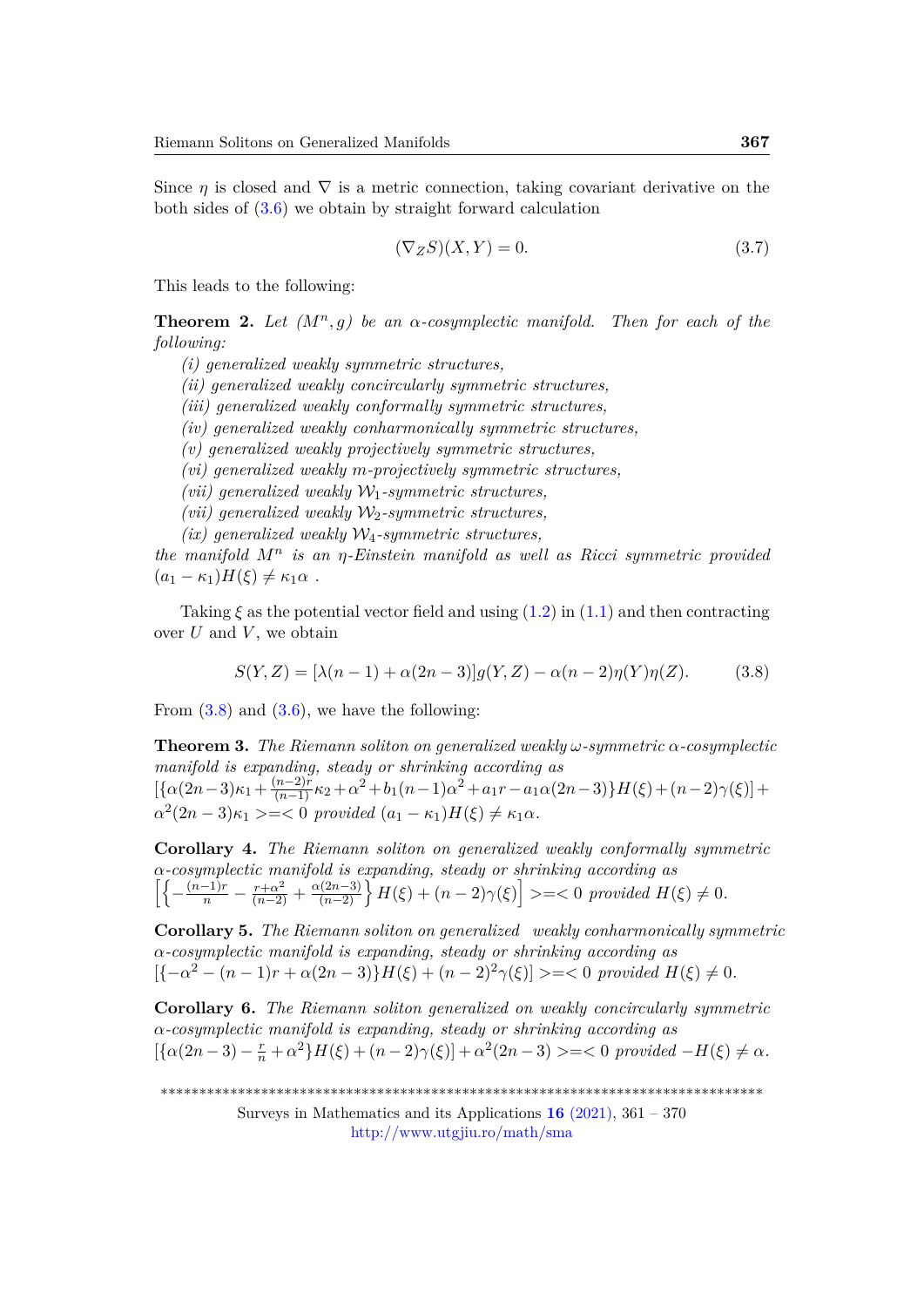**Corollary 7.** *The Riemann soliton on generalized weakly projectively symmetric α-cosymplectic manifold is expanding, steady or shrinking according as*  $\left[\left\{\frac{\alpha(2n-3)(n+1)}{(n-1)} - r + \alpha^2\right\} H(\xi) + (n-2)\gamma(\xi)\right] + \alpha^2(2n-3)\frac{n}{(n-1)} \geq -\xi$  0 provided  $-(n+1)H(\xi) \neq n\alpha$ 

**Corollary 8.** *The Riemann soliton on generalized weakly m-projectively symmetric α-cosymplectic manifold is expanding, steady or shrinking according as*  $\left[\frac{\alpha(2n-3)(n+1)}{2(n-1)} - \frac{r}{2} + \frac{\alpha^2}{2}\right]$  $\left\{\frac{\alpha^2}{2} + n(\xi) + (n-2)\gamma(\xi)\right\} + \alpha^2(2n-3)\frac{n}{2(n-1)} \geq -\xi$  0 *provided*  $-(n+1)H(\xi) \neq n\alpha$ 

**Corollary 9.** *The Riemann soliton on generalized weakly*  $W_1$ -symmetric  $\alpha$ -cosymplectic *manifold is expanding, steady or shrinking according as*  $\left[\left\{\alpha(2n-3)\frac{(n-3)}{(n-1)}+\alpha^2+r\right\}H(\xi)+(n-2)\gamma(\xi)\right]+\alpha^2(2n-3)\frac{(n-2)}{(n-1)}>=<0$  provided  $-(n-1)H(\xi) \neq (n-2)\alpha$ .

**Corollary 10.** *There does not exist an α-cosymplectic manifold with generalized weakly*  $W_2$ -symmetric structure.

**Corollary 11.** *The Riemann soliton on generalized weakly*  $W_3$ -symmetric  $\alpha$ -cosymplectic *manifold is expanding, steady or shrinking according as*  $\left[\left\{\alpha(2n-3) - \frac{(n-2)}{(n-1)} + \alpha^2\right\} H(\xi) + (n-2)\gamma(\xi)\right] + \alpha^2(2n-3) \geq -\langle 0 \text{ provided } -H(\xi) \neq 0\right]$ *α.*

### **References**

- <span id="page-7-3"></span>[1] K.K. Baishya, *On generalized weakly symmetric manifolds*, Bull. Transilv. Univ. Braşov **10(59)(1)** (2017), 31–38. [MR3680879](http://www.ams.org/mathscinet-getitem?mr=3680879) [Zbl 1399.53048]( https://zbmath.org/?q=an:1399.53048)
- <span id="page-7-1"></span>[2] K.K. Baishya and M.R. Bakshi, *Certain types of (LCS)n-manifold and the case of Riemann soliton*, Differ. Geom. Dyn. Syst. **22** (2020), 11–25. [MR4161645](http://www.ams.org/mathscinet-getitem?mr=4161645) [Zbl](https://zbmath.org/?q=an:1455.53052) [1455.53052](https://zbmath.org/?q=an:1455.53052)
- <span id="page-7-4"></span>[3] D.E. Blair, *Contact Manifolds in Riemannian Geometry*, Lect. Notes in Math. 509, Springer-Verlag, New York, 1976. [MR0467588](http://www.ams.org/mathscinet-getitem?mr=0467588) [Zbl 0319.53026](https://zbmath.org/?q=an:0319.53026)
- <span id="page-7-0"></span>[4] I.E. Hirică and C. Udrişte, *Ricci and Riemann solitons*, Balkan J. Geom. Appl. **21(2)** (2016), 35–44. [MR3511171](http://www.ams.org/mathscinet-getitem?mr=3511171) [Zbl 1358.53067](https://zbmath.org/?q=an:1358.53067)
- <span id="page-7-2"></span>[5] C. Udrişte, *Riemann flow and Riemann wave*, Ann. Univ. Vest, Timisoara. Ser. Mat.-Inf. **48** (2010), 265–274. [MR2849340](http://www.ams.org/mathscinet-getitem?mr=2849340) [Zbl 1224.53104](https://zbmath.org/?q=an:1224.53104)
- [6] I.E. Hirică and C. Udrişte, *Basic evolution PDE's in Riemannian Geometry*, Balkan J. Geom. Appl. **17(1)** (2012), 30–40. [MR2911953](http://www.ams.org/mathscinet-getitem?mr=2911953) [Zbl 1284.53063](https://zbmath.org/?q=an:1284.53063)

\*\*\*\*\*\*\*\*\*\*\*\*\*\*\*\*\*\*\*\*\*\*\*\*\*\*\*\*\*\*\*\*\*\*\*\*\*\*\*\*\*\*\*\*\*\*\*\*\*\*\*\*\*\*\*\*\*\*\*\*\*\*\*\*\*\*\*\*\*\*\*\*\*\*\*\*\*\*

Surveys in Mathematics and its Applications **16** [\(2021\),](http://www.utgjiu.ro/math/sma/v16/v16.html) 361 – 370 <http://www.utgjiu.ro/math/sma>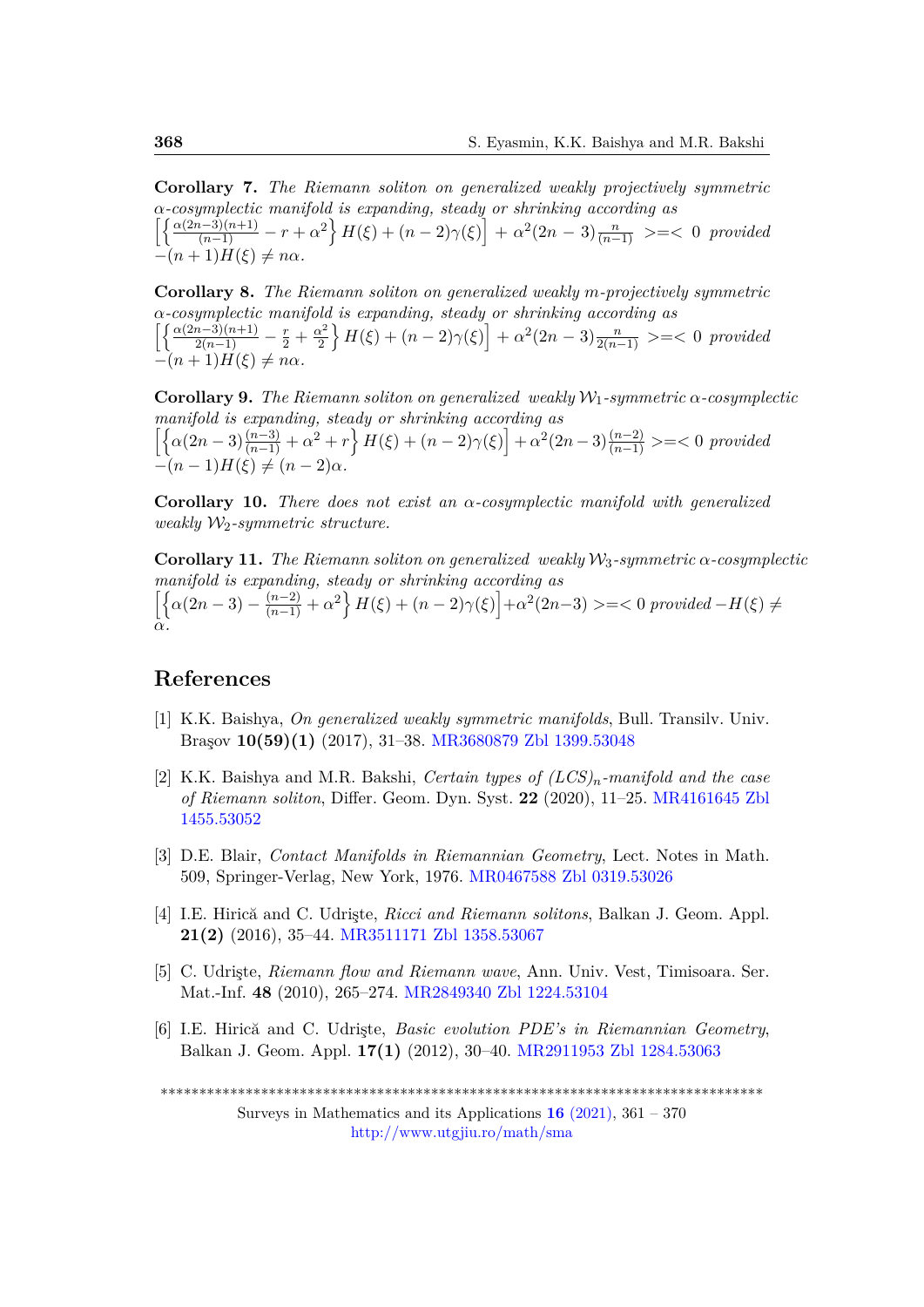- [7] I.E. Hirică, *Properties of Concircular Curvature Tensors on Riemann Spaces*, Filomat **30(11)** (2016), 2901–2907. [MR3593087](http://www.ams.org/mathscinet-getitem?mr=3593087) [Zbl 1474.53078](https://zbmath.org/?q=an:1474.53078)
- <span id="page-8-0"></span>[8] M.N. Devaraja, H.A. Kumara and V. Venkatesha, *Riemann soliton within the framework of contact geometry*, Quaest. Math. **45(5)** (2020), 1–15. [MR4266735](http://www.ams.org/mathscinet-getitem?mr=4266735) [Zbl 1467.53053](https://zbmath.org/?q=an:1467.53053)
- <span id="page-8-1"></span>[9] K.K. Baishya and P.R. Chowdhury, *On generalized quasi-conformal N*(*k, µ*) *manifolds*, Commun. Korean Math. Soc. **31(1)** (2016), 163–176. [MR3458739](http://www.ams.org/mathscinet-getitem?mr=3458739) [Zbl 1346.53030](https://zbmath.org/?q=an:1346.53030)
- <span id="page-8-10"></span>[10] K.K. Baishya, *GRW-spacetime and certain type of energy momentum tensor*, J. Geom. Phys. **157** (2020), 1–5. [MR4137707](http://www.ams.org/mathscinet-getitem?mr=4137707) [Zbl 1448.53022](https://zbmath.org/?q=an:1448.53022)
- <span id="page-8-8"></span>[11] R.S. Hamilton, *The Ricci flow on surfaces*, Contemp. Math. **71** (1988), 237–262. [MR0954419](http://www.ams.org/mathscinet-getitem?mr=0954419) [Zbl 0663.53031](https://zbmath.org/?q=an:0663.53031)
- <span id="page-8-9"></span>[12] R.S. Hamilton, *Three-manifolds with positive Ricci curvature*, J. Differential Geom. **17(2)** (1982), 255–306. [MR0664497](http://www.ams.org/mathscinet-getitem?mr=0664497) [Zbl 0504.53034](https://zbmath.org/?q=an:0504.53034)
- <span id="page-8-2"></span>[13] L.P. Eisenhart, *Riemannian Geometry*, Princeton University Press, 1949. [MR0035081](http://www.ams.org/mathscinet-getitem?mr=0035081) [Zbl 0041.29403](https://zbmath.org/?q=an:0041.29403)
- <span id="page-8-4"></span>[14] Y. Ishii, *On conharmonic transformations*, Tensor (N.S.) **7** (1957), 73–80. [MR0102837](http://www.ams.org/mathscinet-getitem?mr=0102837) [Zbl 0079.15702](https://zbmath.org/?q=an:0079.15702)
- <span id="page-8-3"></span>[15] K. Yano and S. Bochner, *Curvature and Betti numbers*, Annals of Mathematics Studies 32, Princeton University Press, 1953. [MR0062505](http://www.ams.org/mathscinet-getitem?mr=0062505) [Zbl 0051.39402](https://zbmath.org/?q=an:0051.39402)
- <span id="page-8-11"></span>[16] H. Öztürk, N. Aktan and C. Murathan, *Almost f-cosymplectic* (*κ, µ, ν*)*-spaces*, arXiv:1007.0527v1 [math.DG] (2010), 1–24.
- [17] M. Yildirim, N. Aktan and C. Murathan, *Almost f-cosymplectic manifolds*, Mediterr. J. Math. **11** (2014), 775–787. [MR3198639](http://www.ams.org/mathscinet-getitem?mr=3198639) [Zbl 1291.53088](https://zbmath.org/?q=an:1291.53088)
- <span id="page-8-12"></span>[18] Z. Olszak, *Locally conformal almost cosymplectic manifolds*, Coll. Math. **57** (1989), 73–87. [MR1028604](http://www.ams.org/mathscinet-getitem?mr=1028604) [Zbl 0702.53025](https://zbmath.org/?q=an:0702.53025)
- <span id="page-8-5"></span>[19] G.P. Pokhariyal and R.S. Mishra, *Curvature tensor and their relativistic significance II*, Yokohama Math. J. **19(2)** (1971), 97–103. [MR0426797](http://www.ams.org/mathscinet-getitem?mr=0426797) [Zbl](https://zbmath.org/?q=an:0229.53026) [0229.53026](https://zbmath.org/?q=an:0229.53026)
- <span id="page-8-6"></span>[20] G.P. Pokhariyal, *Relativistic significance of curvature tensors*, Int. J. Math. Sci. **5(1)** (1982), 133–139. [MR0666500](http://www.ams.org/mathscinet-getitem?mr=0666500) [Zbl 0486.53022](https://zbmath.org/?q=an:0486.53022)
- <span id="page-8-7"></span>[21] G.P. Pokhariyal and R.S. Mishra, *Curvature tensor and their relativistic significance*, Yokohama Math. J. **18(2)** (1970), 105–108. [MR0292473](http://www.ams.org/mathscinet-getitem?mr=0292473) [Zbl](https://zbmath.org/?q=an:0228.53022) [0228.53022](https://zbmath.org/?q=an:0228.53022)

<sup>\*\*\*\*\*\*\*\*\*\*\*\*\*\*\*\*\*\*\*\*\*\*\*\*\*\*\*\*\*\*\*\*\*\*\*\*\*\*\*\*\*\*\*\*\*\*\*\*\*\*\*\*\*\*\*\*\*\*\*\*\*\*\*\*\*\*\*\*\*\*\*\*\*\*\*\*\*\*</sup>

Surveys in Mathematics and its Applications **16** [\(2021\),](http://www.utgjiu.ro/math/sma/v16/v16.html) 361 – 370 <http://www.utgjiu.ro/math/sma>